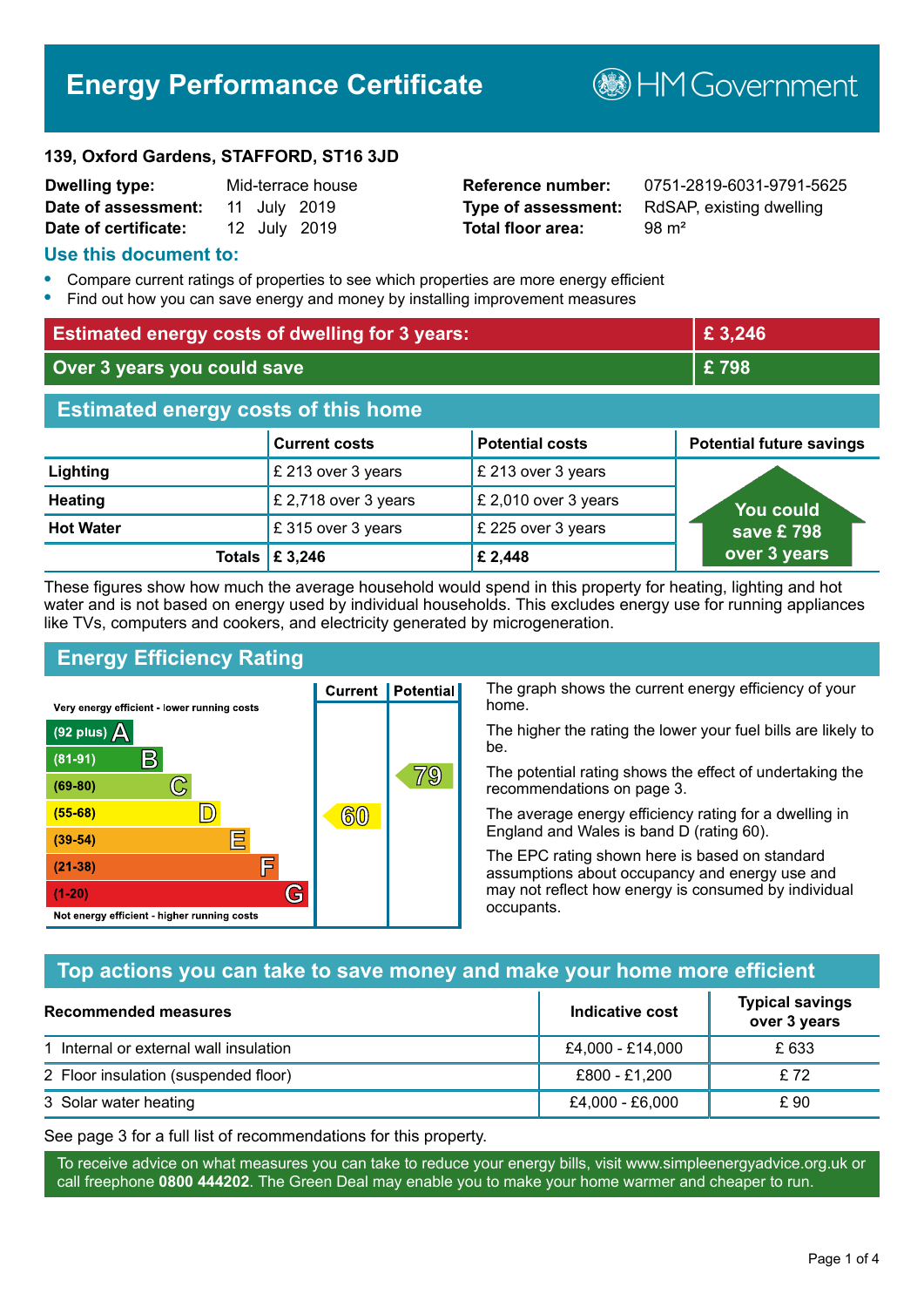#### **Summary of this home's energy performance related features**

| <b>Element</b>        | <b>Description</b>                             | <b>Energy Efficiency</b> |
|-----------------------|------------------------------------------------|--------------------------|
| Walls                 | Solid brick, as built, no insulation (assumed) | ★☆☆☆☆                    |
| Roof                  | Pitched, 250 mm loft insulation                | ★★★★☆                    |
|                       | Pitched, no insulation (assumed)               | ★☆☆☆☆                    |
| Floor                 | Suspended, no insulation (assumed)             |                          |
|                       | Solid, no insulation (assumed)                 |                          |
| Windows               | Partial double glazing                         | ★★★☆☆                    |
| Main heating          | Boiler and radiators, mains gas                | ★★★★☆                    |
| Main heating controls | Programmer, room thermostat and TRVs           | ★★★★☆                    |
| Secondary heating     | Room heaters, electric                         |                          |
| Hot water             | From main system                               | ★★★★☆                    |
| Lighting              | Low energy lighting in all fixed outlets       | *****                    |

Current primary energy use per square metre of floor area: 267 kWh/m² per year

The assessment does not take into consideration the physical condition of any element. 'Assumed' means that the insulation could not be inspected and an assumption has been made in the methodology based on age and type of construction.

#### **Low and zero carbon energy sources**

Low and zero carbon energy sources are sources of energy that release either very little or no carbon dioxide into the atmosphere when they are used. Installing these sources may help reduce energy bills as well as cutting carbon. There are none provided for this home.

# **Your home's heat demand**

For most homes, the vast majority of energy costs derive from heating the home. Where applicable, this table shows the energy that could be saved in this property by insulating the loft and walls, based on typical energy use (shown within brackets as it is a reduction in energy use).

| <b>Heat demand</b>           | <b>Existing dwelling</b> | Impact of loft<br>insulation | Impact of cavity<br>wall insulation | Impact of solid<br>wall insulation |
|------------------------------|--------------------------|------------------------------|-------------------------------------|------------------------------------|
| Space heating (kWh per year) | 13.871                   | (569)                        | N/A                                 | (3,774)                            |
| Water heating (kWh per year) | 2,360                    |                              |                                     |                                    |

You could receive Renewable Heat Incentive (RHI) payments and help reduce carbon emissions by replacing your existing heating system with one that generates renewable heat, subject to meeting minimum energy efficiency requirements. The estimated energy required for space and water heating will form the basis of the payments. For more information, search for the domestic RHI on the www.gov.uk website.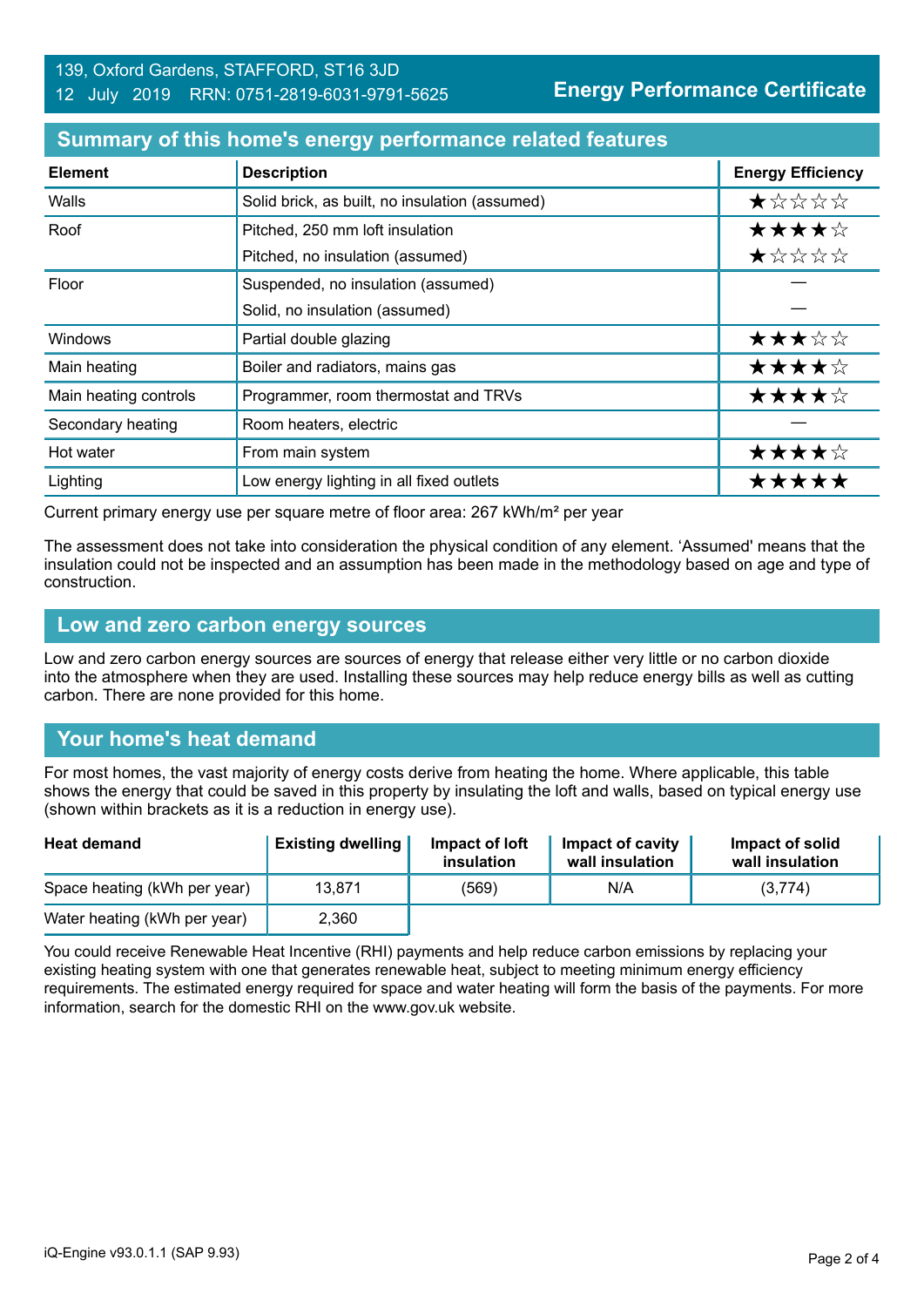#### 139, Oxford Gardens, STAFFORD, ST16 3JD 12 July 2019 RRN: 0751-2819-6031-9791-5625

### **Recommendations**

The measures below will improve the energy performance of your dwelling. The performance ratings after improvements listed below are cumulative; that is, they assume the improvements have been installed in the order that they appear in the table. To receive advice on what measures you can take to reduce your energy bills, visit www.simpleenergyadvice.org.uk or call freephone 0800 444202. Before installing measures, you should make sure you have secured the appropriate permissions, where necessary. Such permissions might include permission from your landlord (if you are a tenant) or approval under Building Regulations for certain types of work.

| <b>Recommended measures</b>          | <b>Indicative cost</b> | <b>Typical savings</b><br>per year | <b>Rating after</b><br>improvement |
|--------------------------------------|------------------------|------------------------------------|------------------------------------|
| Internal or external wall insulation | £4,000 - £14,000       | £211                               | <b>D67</b>                         |
| Floor insulation (suspended floor)   | £800 - £1,200          | £24                                | <b>D68</b>                         |
| Solar water heating                  | £4,000 - £6,000        | £ 30                               | C70                                |
| Solar photovoltaic panels, 2.5 kWp   | £3,500 - £5,500        | £ 311                              | $\mathbb C79$                      |

# **Financial Support and the Green Deal**

Green Deal Finance allows you to pay for some of the cost of your improvements in instalments under a Green Deal Plan (note that this is a credit agreement, but with instalments being added to the electricity bill for the property). The availability of a Green Deal Plan will depend upon your financial circumstances. There is a limit to how much Green Deal Finance can be used, which is determined by how much energy the improvements are estimated to **save** for a 'typical household'.

You may also be able to obtain support towards repairs or replacements of heating systems and/or basic insulation measures under the ECO scheme, provided that you are in receipt of qualifying benefits or tax credits. To learn more about this scheme and the rules about eligibility, visit www.simpleenergyadvice.org.uk or call freephone **0800 444202** for England and Wales.